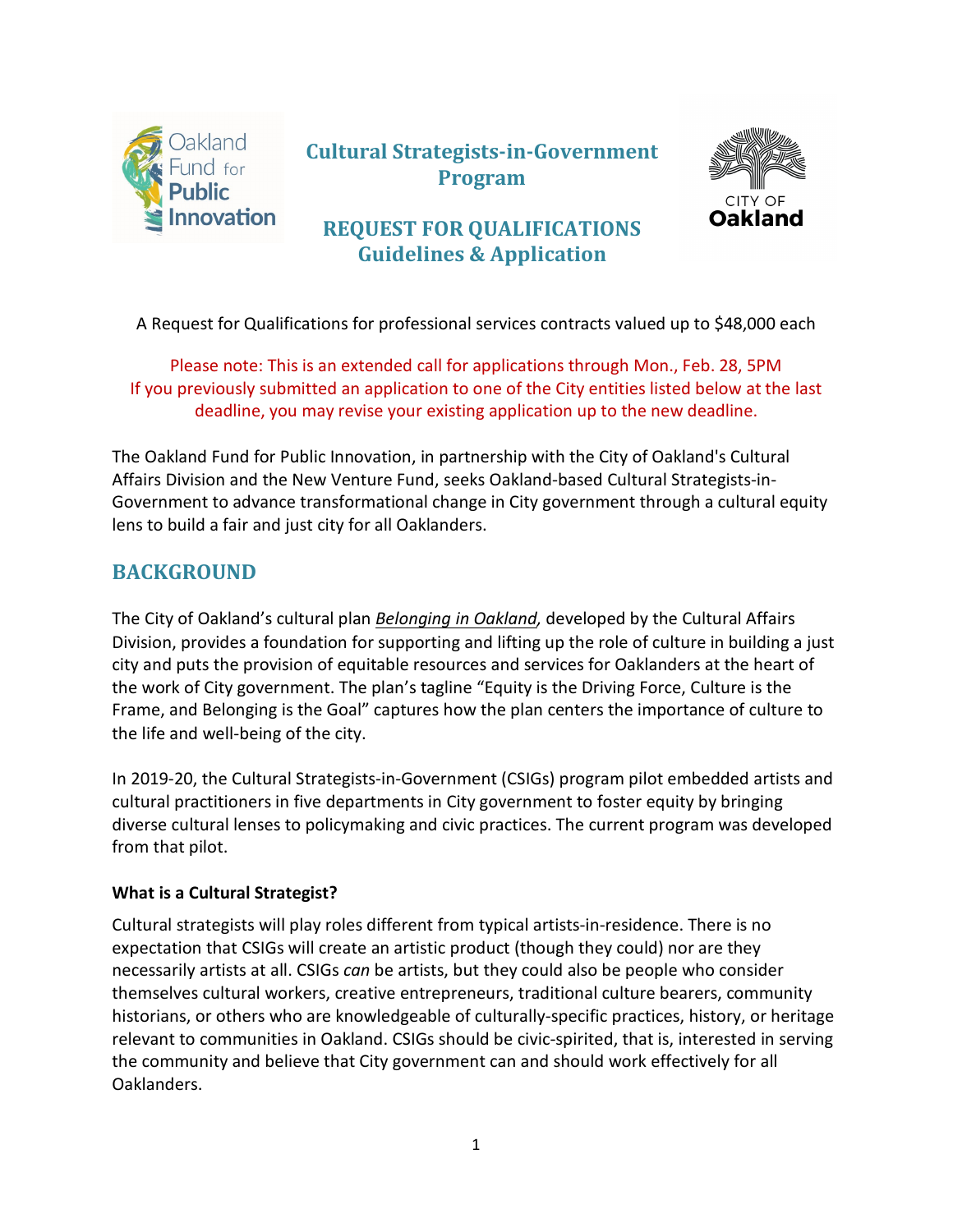Cultural strategists with deep knowledge of the history, art-making, and/or cultural practices of any number of Oakland's diverse communities can bring fresh perspectives and skill sets to bear on the city's challenges. They can be nimble improvisors and creative "ideators" in surmounting barriers, bring an artist's critical eye to long-held assumptions, or offer alternative forms of wisdom when familiar approaches aren't reaching those most in need. The CISG program seeks to discover new ways of fulfilling the City's aspirations by engaging strategists from communities most impacted by inequities to work as thought partners and policy co-designers with City staff.

## **PROGRAM DESCRIPTION**

The CSIG program will embed Oakland-based cultural strategists in City departments and offices to work collaboratively with staff, project partners, and/or community stakeholders to address civic issues in creative ways and with perspectives generally under-represented in City policymaking.

Below are five City entities that are extending their call to partner with a Cultural Strategist-in-Government, each with its own particular project. Also, the Office of the President of City Council has been added as a potential City partner. Most projects will take place over the period of a year. The City entities seeking CSIGs are:

- **AssistHub, Office of the Mayor**
- **Community Homeless Services, Human Services Department**
- **Department of Violence Prevention**
- **Environmental Services Division, Oakland Public Works Department**
- **Office of the President of City Council**
- **Public Art Program-Cultural Affairs Division, Economic & Workforce Development Department**

To apply to be a CSIG, **read the project case statement of the City entity you wish to work with**  (see the Case Statements PDF at the end of these guidelines), which includes: its mission, a brief description of the project for which a CSIG is sought, a statement of a particular issue or opportunity at the core of the project, some desired skills and qualifications of the CSIG, and an estimated timeframe for the project. Some of the case statements contain hyperlinks to more background information on the project or department/office. Applicants are encouraged to review all case statements to assess which might be the best fit for their skills and knowledge.

Some projects may be internally focused, for example, on program planning, staff development, or interdepartmental working groups. Others may be externally focused, for example, on engaging community more meaningfully in civic processes, designing tools to reach under-served communities more effectively, or providing program enhancements. All projects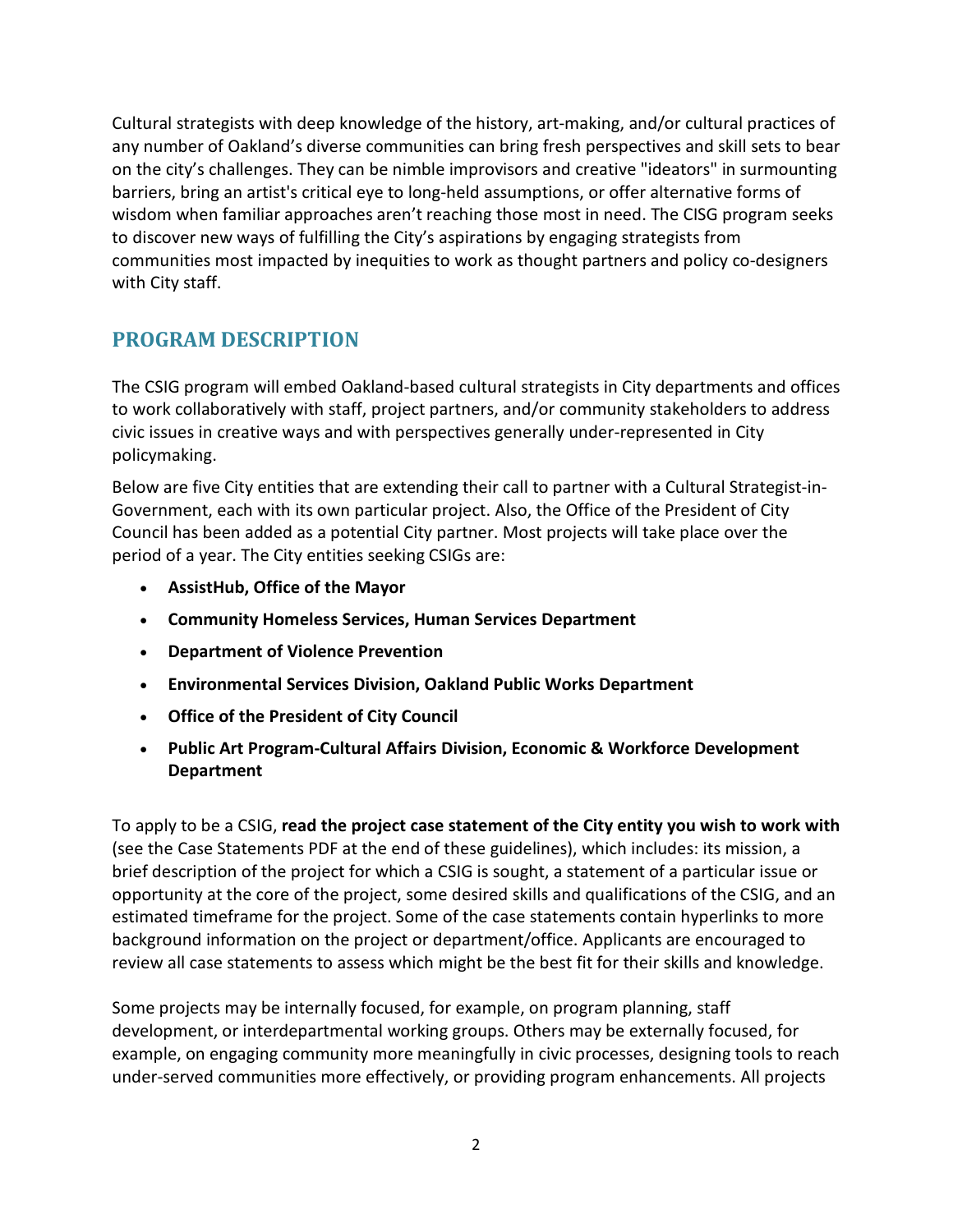have the potential of making a real difference for Oakland by reframing issues, reimagining solutions, and strengthening the City's ability to be more responsive to its residents.

Applicants may **choose only one** project to which to submit their qualifications.

### **SEE DEPARTMENT/OFFICE CASE STATEMENTS AT THE END OF THIS DOCUMENT**

### **Program Requirements**

In addition to fulfilling a mutually-agreed-upon scope of work with their City partner, CSIGs will be required to attend periodic program-related meetings that will include peer learning with other participating CSIGs and sometimes City partners; check-ins with the program consultant on program needs, questions, and project progress; and an exit interview. The program may also invite CSIGs to make a brief public presentation on their project to share progress and learning with the community and City stakeholders.

### **Budget**

If awarded, CSIGs will have a professional services contract of up to \$40,000 for fees to work with their chosen partner. CSIGs will generally be expected to dedicate up to approximately 400 hours on their project (depending on the project's timeframe and scope) and will have a budget of up to \$8,000 for materials, supplies, equipment, administrative expenses, etc.

Some potential added benefits to CSIGs participating in the program are:

- Gaining new knowledge and skills related to civic processes
- Building relationships in the City and with other CSIGs
- Amplifying the impact of their creative work, and
- Effecting policy changes for under-served/under-resourced communities.

# **ELIGIBILITY REQUIREMENTS**

**Applicants to the Cultural Strategists-in-Government program must be residents of Oakland.** People from communities generally under-represented in the City's policymaking staff are encouraged to apply.

A Cultural Strategists-in-Government award will be a professional services contract. If an applicant is contracted, they will:

- be an independent contractor of the New Venture Fund (a 501(c)(3) organization), not the City of Oakland nor the Oakland Fund for Public Innovation;
- be required to provide proof of commercial liability insurance at a level commensurate with their scope of work;
- be required to be compensated through electronic bank transfer; and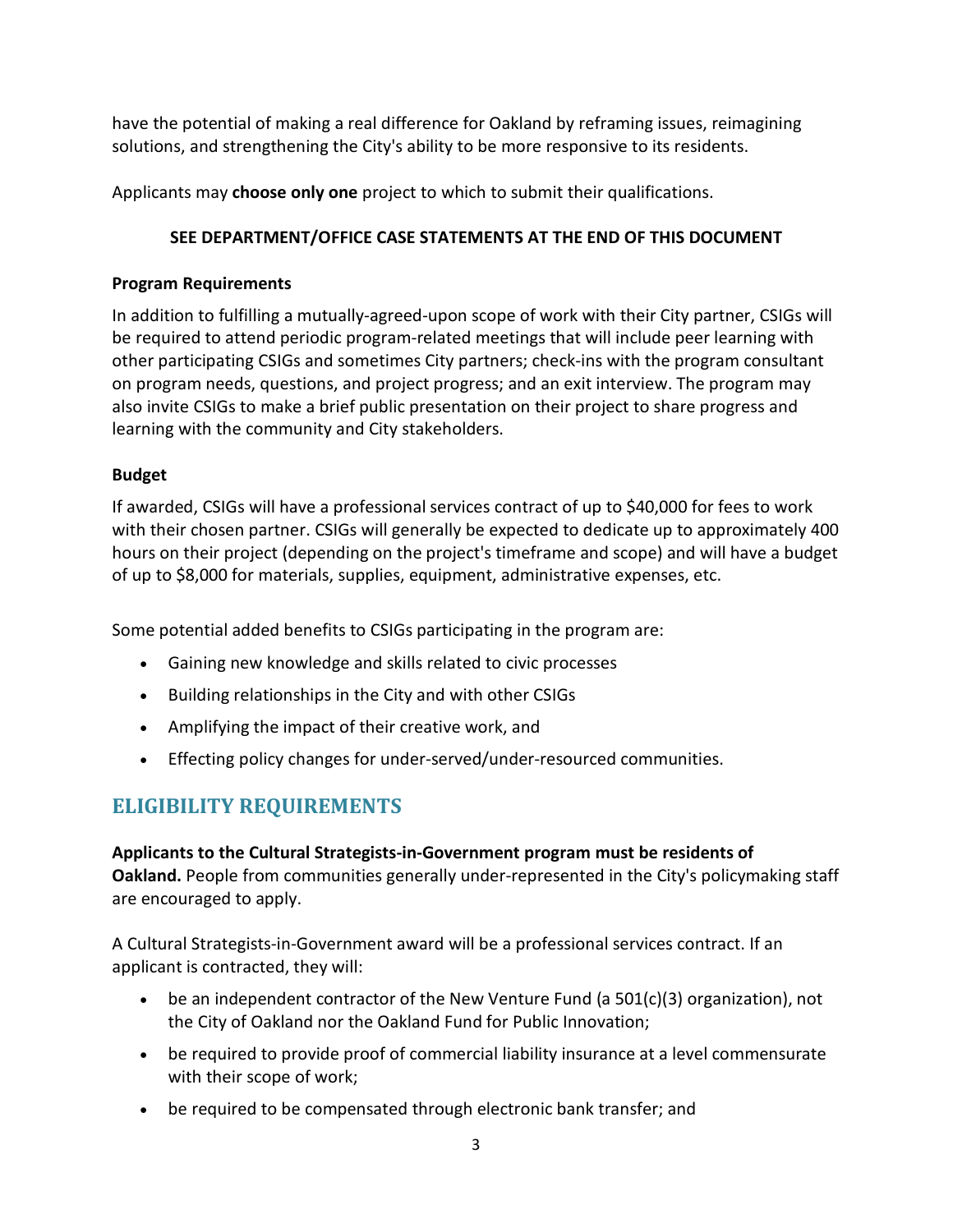• be required to conform with the same public health mandates as City of Oakland employees. Click [here](https://www.oaklandca.gov/news/2021/city-of-oakland-mandates-employee-vaccinations) for more information.

# **QUALIFICATIONS**

In addition to qualifications noted in the relevant case statement, generally, ideal candidates will:

- Value advancing racial and cultural equity in Oakland
- Be grounded in Oakland communities and histories
- Have experience in working collaboratively and engaging diverse stakeholders in expressive practices
- Have skill sets, knowledge of, or experience in the issue area outlined in the case statement of their choosing and/or have relevant public sector work experience
- Be flexible, adaptive, and sensitive to emergent learning and possibilities.

## **SELECTION CRITERIA**

Cultural Strategists will be selected based on:

- The degree to which they fulfill the desired skills and qualifications outlined in the case statement of the City entity to which they have applied
- The creativity and depth demonstrated in their project ideas and prior experiences
- Their level of civic-mindedness and commitment to strengthening belonging and equity in Oakland.

## **SELECTION PROCESS**

Once submitted, the applications will be reviewed for eligibility and fit by program staff; applications will be scored and ranked by relevant City and program representatives. Finalists will be invited to interview with a combination of relevant City and program staff. References will be consulted as needed.

Professional service contracts will be awarded based on the review of materials, interviews, and reference checks - barring unforeseen changes in department/office circumstances.

## **TIMELINE**

**RFQ extension announced**: Tuesday, January 18, 2022

**Deadline to submit applications**: Monday, February 28, 5pm \***Late applications will not be accepted.**\*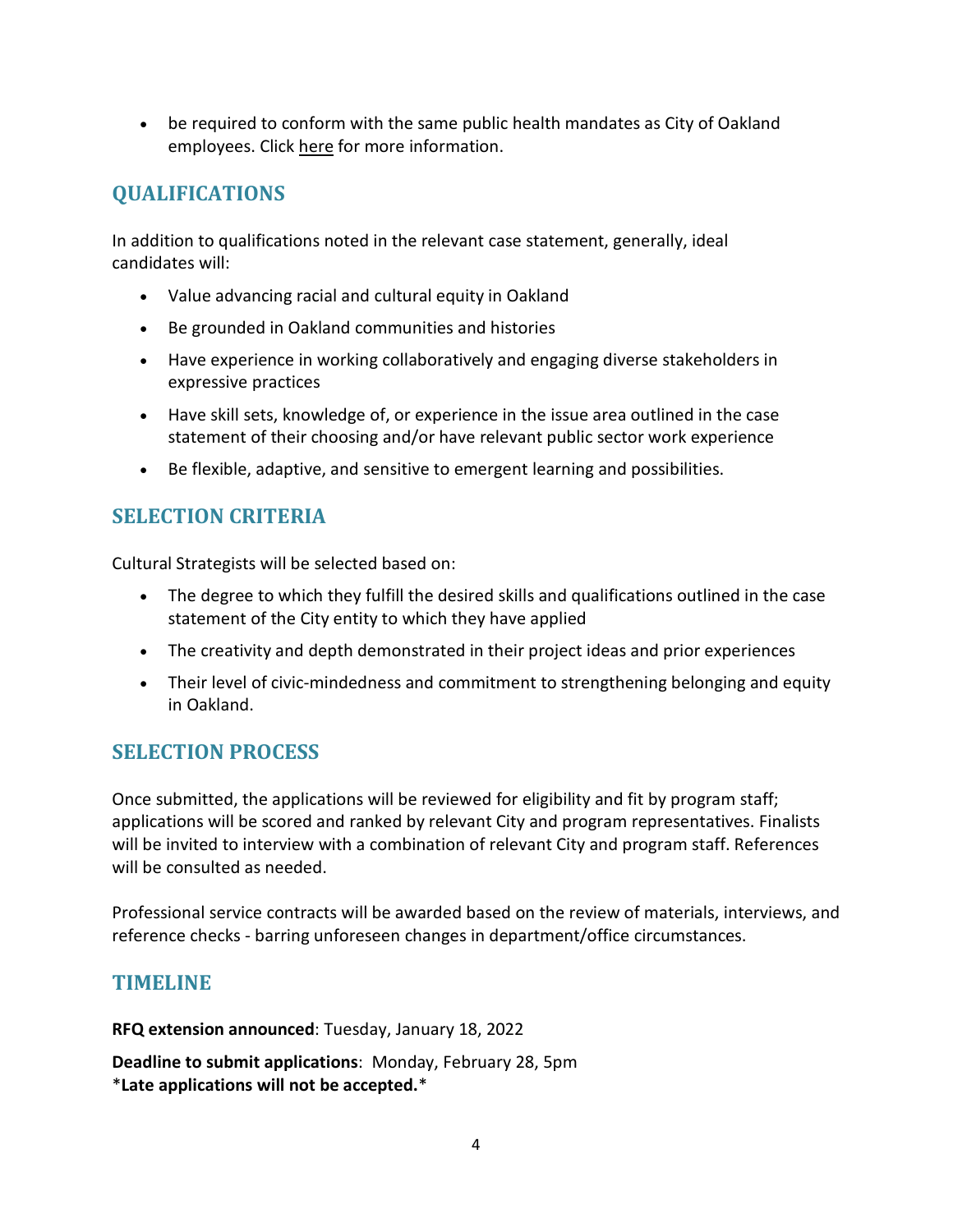**Finalist interviews**: Latter half of March 2022

**Award notification**: Early April 2022

## **SUBMITTAL REQUIREMENTS**

All applicants must submit their qualifications through our online portal and identify only one department/office with which to collaborate.

You will be asked to provide the following information in the online application:

#### **Narrative Questions**

- 1. Why do you want to be a Cultural Strategist in Oakland City government? What do you wish to contribute? What do you wish to learn? (up to 300 words)
- 2. Describe the relevant cultural, artistic, and/or other forms of knowledge and skills you bring to the project you have chosen. Please address the desired qualifications named in the case statement you chose. (up to 500 words)
- 3. Which Oakland communities are you a part of and have you worked most deeply in? Describe your relevant experience in engaging with diverse kinds of people and communities. (up to 500 words)
- 4. Provide some ideas you would want to pursue related to the project described in the case statement you chose. (up to 500 words)
- 5. Describe any additional characteristics that make you a good fit for the project that you have not already addressed in your application. (up to 200 words)

### **Required Attachments**

- **Work Samples**: Samples of work that best demonstrate your qualifications for addressing the proposed project. One sample could be sufficient, but if you work in multiple formats, submit enough to help us best assess your qualifications. You may submit a total of FOUR work samples in a variety of formats. No more than three videos may be submitted. No more than three audio samples may be submitted. Up to ten digital images maybe submitted in total, and will count as one work sample if other formats are submitted. Up to ten pages of a written sample (for example, poetry, prose, or an excerpt of a report, manual, curriculum sample. etc.) will count as ONE work sample, and no more than three written samples may be submitted. (See detailed instructions on uploading samples in the online platform.)
- **Resume/Curriculum Vitae**: Up to three pages
- **References**: Provide a list of **up to three** work references for whom you have performed similar or relevant work - include: client name, position, organization, email, phone number, and a brief description of work done and your working relationship (e.g., as a consultant, employee, collaborator, etc.).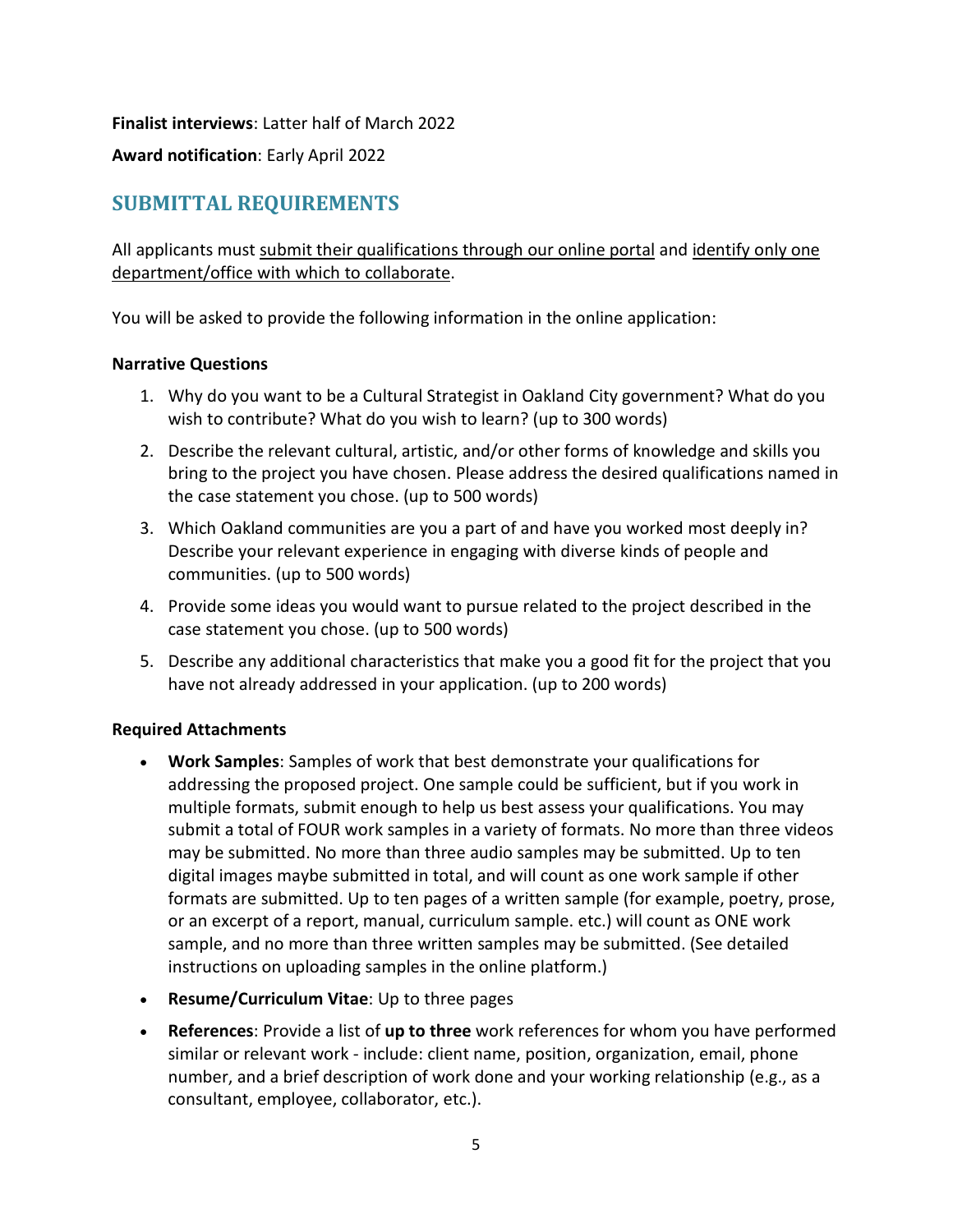## **STARTING YOUR APPLICATION**

After reviewing the guidelines, you may begin your application by clicking the Submit Response button at the top right. The application is formatted in web-based forms. As you input your work it will be auto-saved by Screendoor.

*We suggest you become acquainted with the Screendoor platform as soon as possible in order to become familiar with the technical requirements for formatting and uploading information. In order to avoid unforeseen technical difficulties, filling out the application and uploading attachments at least a day before the deadline is advised.*

You will be asked to:

- Provide a Registry Profile (includes contact and demographic information)
- Answer the narrative questions (It is helpful to craft your responses in a Word document, taking note of word limits, and then cutting and pasting your final responses into the online application platform when ready.)
- Upload your work samples (see detailed instructions online), resume/curriculum vitae (up to three pages); and up to three references.

If you have any questions about the grant guidelines or eligibility, please contact Vanessa Whang at [csigprogram@gmail.com.](mailto:csigprogram@gmail.com) For any technical questions about the online application form, click on the Contact Support button at right, or email [support@dobt.co.](mailto:support@dobt.co)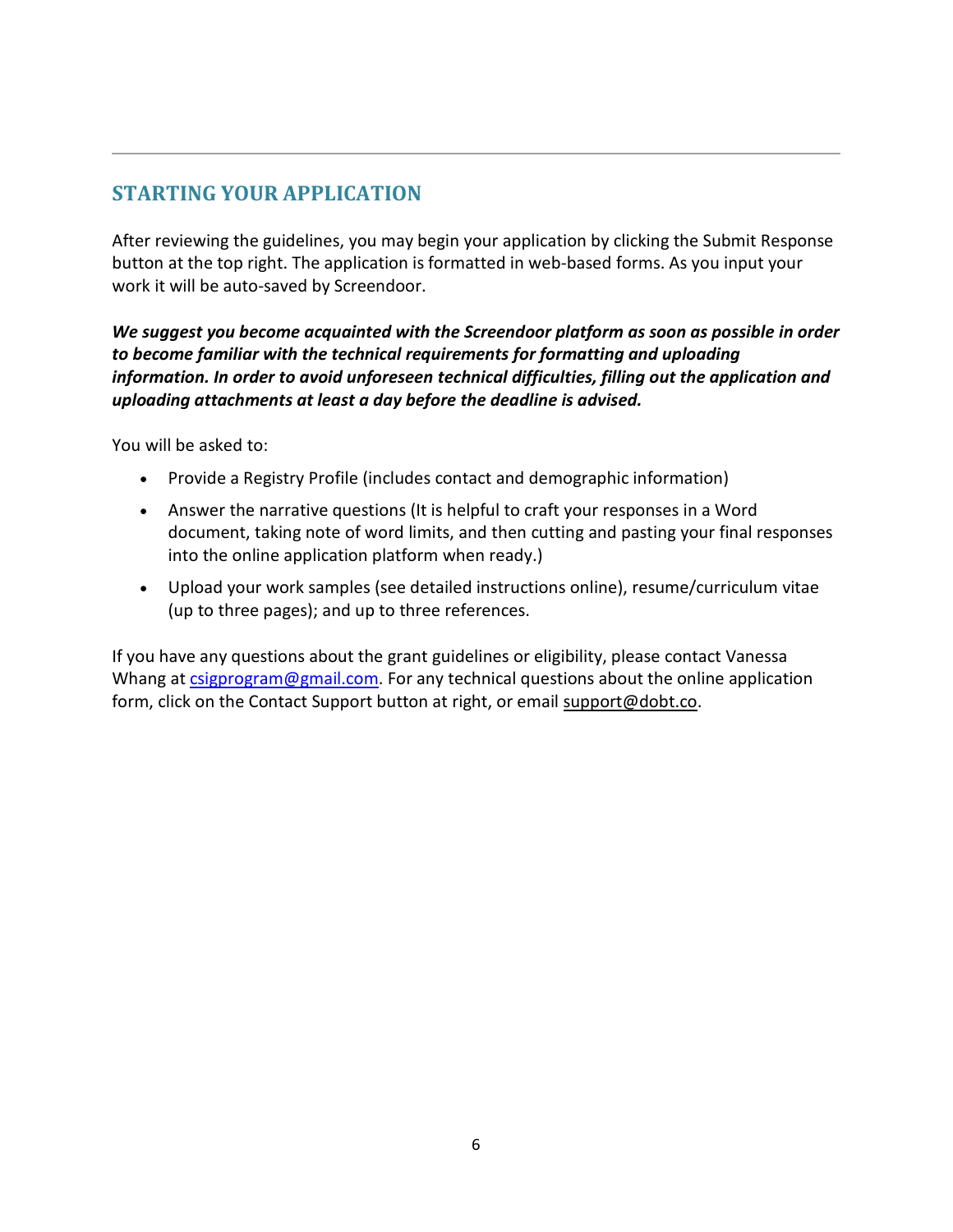# **APPLICATION FORM**

(Below is a facsimile of the online application form. To apply, you must log on to the online application platform.)

| Name *L | Email * |  |
|---------|---------|--|
|         |         |  |

### **REGISTRY PROFILE**

Please note: ONLY Oakland residents may apply to this program.

| <b>CSIG Applicant First Name *</b> |                         |                 |
|------------------------------------|-------------------------|-----------------|
| <b>CSIG Applicant Last Name *</b>  |                         |                 |
| <b>CSIG Applicant Pronouns *</b>   |                         |                 |
| Email *                            |                         |                 |
| Home Address *                     |                         |                 |
| City<br><b>Addressl</b>            | Statel                  | $\Box$ ZIP Code |
| <b>Work Address (if different)</b> |                         |                 |
| City<br><b>Addressl</b>            | Statel                  | $\Box$ ZIP Code |
| Primary Telephone *                |                         |                 |
| <b>Secondary Telephonel</b>        | Website (if applicable) |                 |

Please select the Council District of your residence: \* District 1: Dan Kalb, CM District 2: Nikki Fortunato Bas, CM & Council President District 3: Carroll Fife, CM District 4: Sheng Thao, CM & Council President Pro Tempore District 5: Noel Gallo, CM District 6: Loren Taylor, CM D District 7: Treva Reid, CM

CM=Councilmember

If unsure go to <http://gisapps1.mapoakland.com/councildistricts/>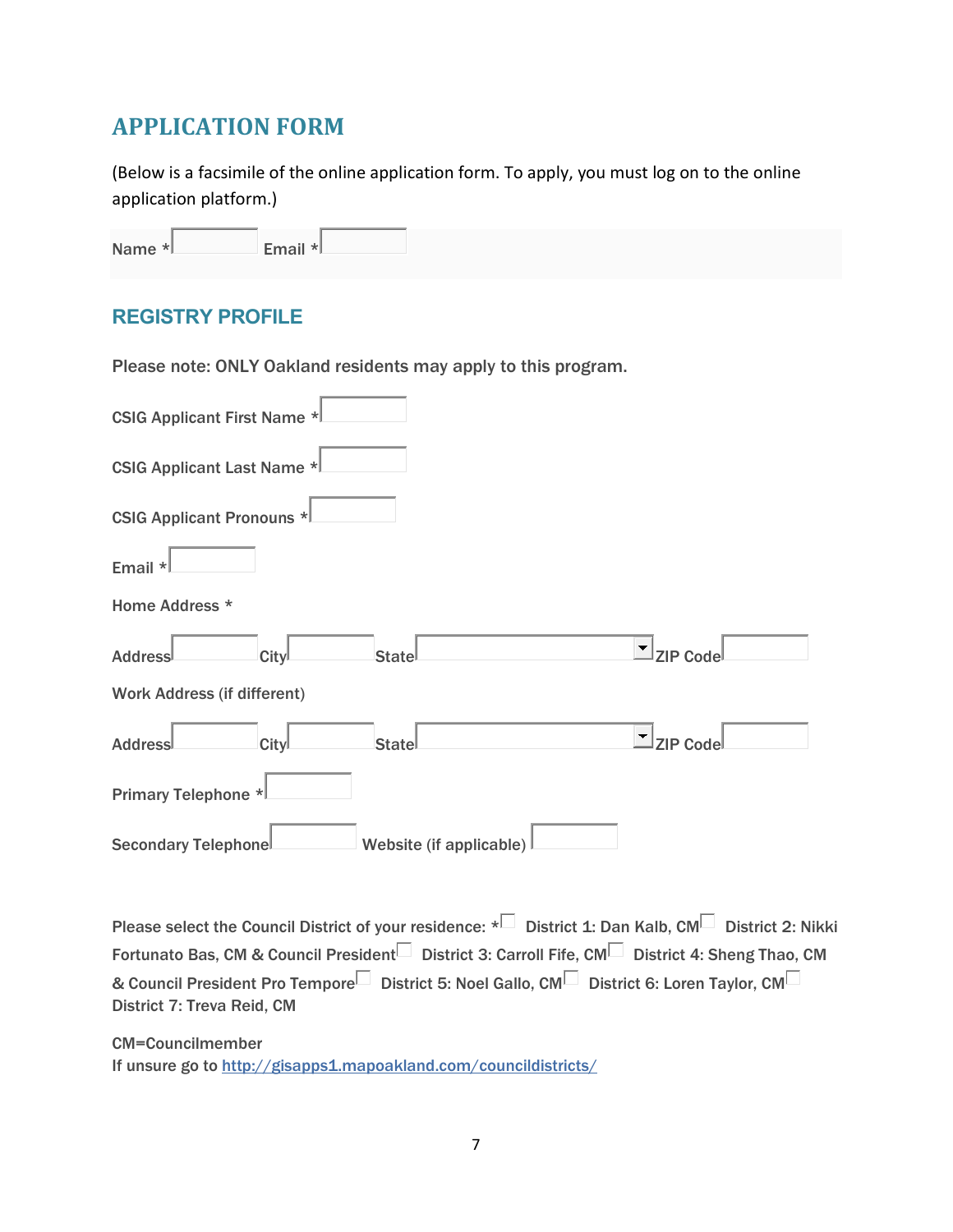Indicate the City Department where you wish to work (choose one) \*

 $\Box$  AssistHub, Office of the Mayor

 $\Box$  Community Homeless Services, Human Services Dept.

Department of Violence Prevention

 $\Box$  Environmental Services Division, Oakland Public Works Dept.

 $\Box$  Office of the President of City Council

 $\Box$  Public Art Program-Cultural Affairs Division, Econ. & Workforce Dev. Dept.

This program is looking for cultural strategists who come from communities historically underrepresented in City government policymaking. Please help us by identifying your demographic information as fully as possible.

Demographic Information: Race/Ethnicity (check as many as apply) \*

| □ Asian/Asian American□ Black/African/African American□ Latin American/Latinx□ Native |  |
|---------------------------------------------------------------------------------------|--|
| American/Alaskan Native Native Hawaiian/Other Pacific Islander SWANA (SW Asian, North |  |
| African) White Other Prefer not to state                                              |  |

Languages: If you are multilingual, please indicate what languages you have fluency in besides English. For example, Spanish: fluency in speaking and reading, and basic writing skills.

Demographic Information: Sexual Orientation

 $\Box$  Heterosexual/straight $\Box$  LGBOA+ $\Box$  Prefer not to state

Demographic Information: Gender Identity \*

□ Female Male Transgender Female Transgender Male Non-binary Other Prefer not to state

Demographic Information: Disability \*

 $\Box$  Identify as disabled Do not identify as disabled Prefer not to state

Check the DISCIPLINES that most closely represent your strongest workCheck the DISCIPLINES that most closely represent your strongest work \*

 $\Box$  Architecture/Design $\Box$  Costuming/Regalia Dance/Movement Foodways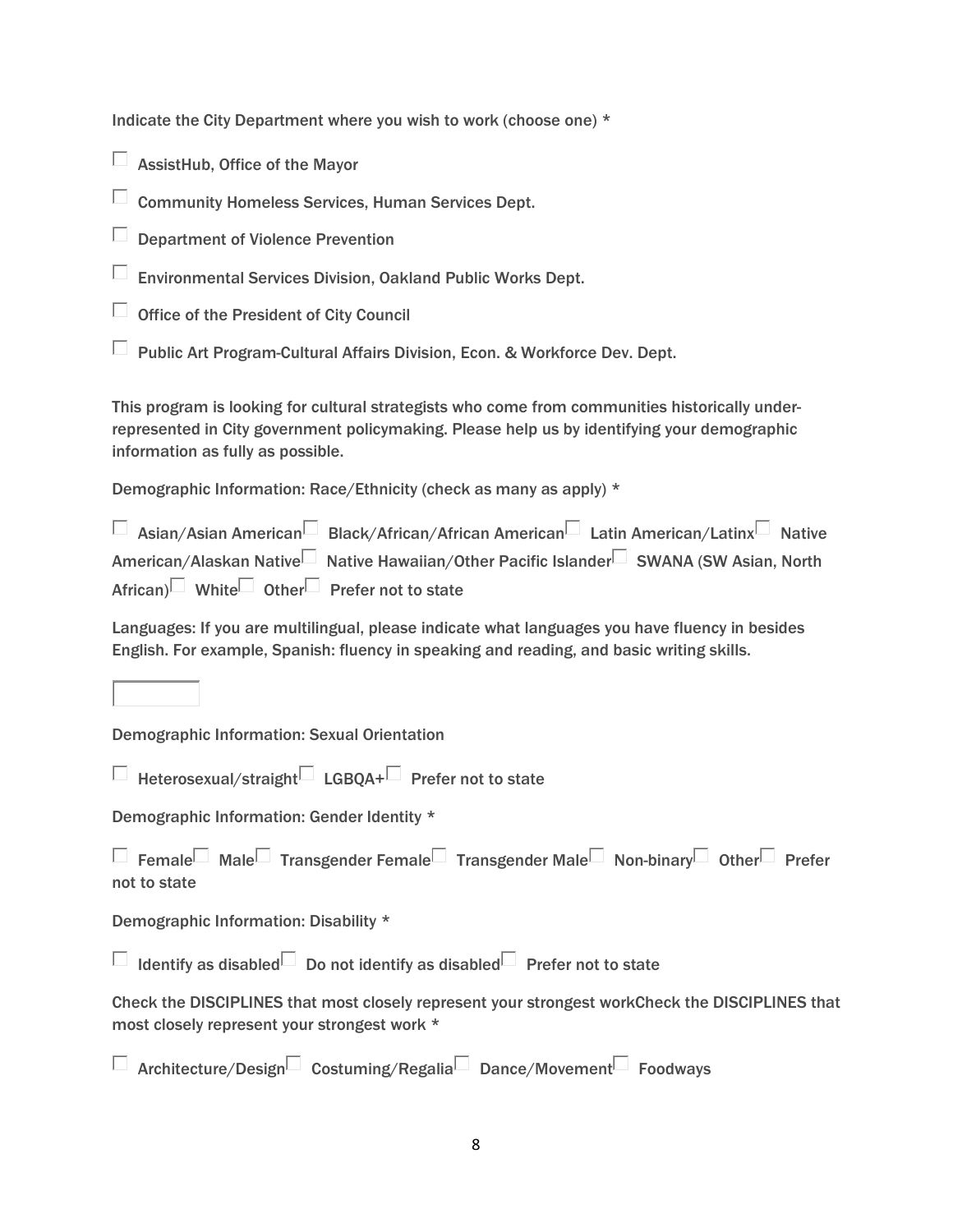$\Box$  Inter-/Multi-disiplinary Literature/Poetry/Spoken Word Media Arts (audio, video/film, interactive)  $\Box$  Music - Instrumental Music - Vocal  $\Box$  Theater/Storytelling Visual Arts  $\Box$  Traditional/Heritage Practices  $\Box$  Arts Education Presenting/Event Production Community History  $\Box$  Other

### **STATEMENT OF QUALIFICATIONS**

1. Why do you want to be a Cultural Strategist in Oakland City government? What do you wish to contribute? What do you wish to learn? \*



Enter up to 300 words.

2. Describe the relevant cultural, artistic, and/or other forms of knowledge and skills you bring to the project you have chosen. Please address the desired qualifications named in the case statement you chose.



Enter up to 500 words.

3. Which Oakland communities are you a part of and have you worked most deeply in? Describe your relevant experience in engaging with diverse kinds of people and communities.



Enter up to 500 words.

4. Provide some ideas you would want to pursue related to the project described in the case statement you chose.

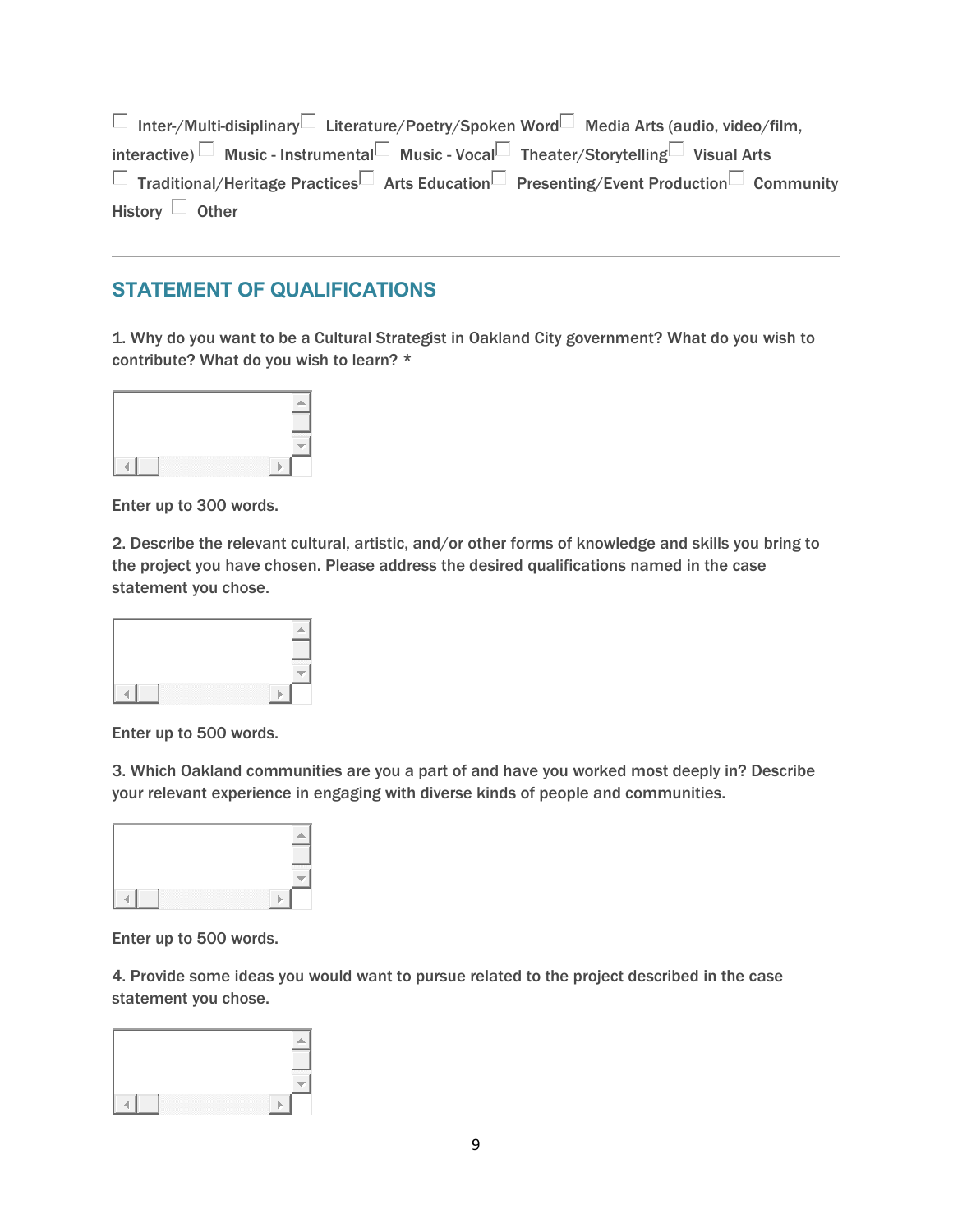Enter up to 500 words.

5. Describe any additional characteristics that make you a good fit for the project you chose that you have not already addressed in your application.



Enter up to 200 words.

## **Upload Work Samples**

Please submit samples of work that best demonstrate your qualifications for addressing the proposed project. One sample could be sufficient, but if you work in multiple formats, submit enough to help us best assess your qualifications. You may submit a total of FOUR work samples in a variety of formats. No more than three videos may be submitted. No more than three audio samples may be submitted. Up to ten digital images maybe submitted in total, and will count as one work sample if other formats are submitted. Up to ten pages of a written sample (for example, poetry, prose, or an excerpt of a report, manual, curriculum sample, etc.) will count as ONE work sample, and no more than three written samples may be submitted.

### Video Work Sample Option

Complete the following information for each video sample you add to your application. Of your total of four work samples, you may submit no more than three video samples. Upload your video to YouTube, Vimeo, or a private server, and paste the Embed code below. Please include the date the presentation was created, title of the piece (if applicable), and a brief description of what will be viewed and why it is relevant. You may have a link to a clip of up to 5 minutes or give a cue of 5 minutes in length (indicate the cue in the description).

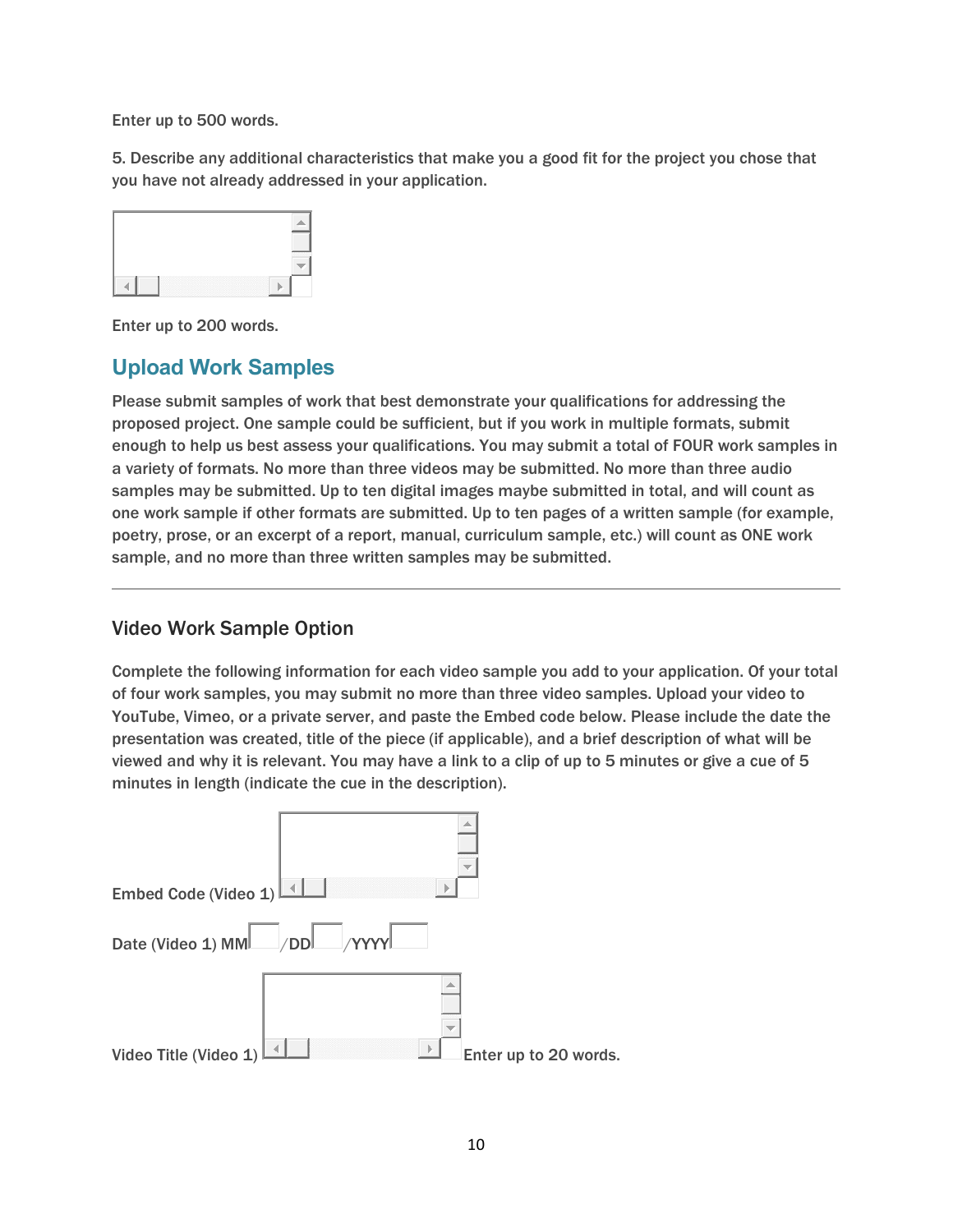| Description (Video 1) | $\mathcal{A}_1$ | Þ | Enter up to 100 words. |
|-----------------------|-----------------|---|------------------------|
| ETC.                  |                 |   |                        |

### Audio Work Sample Option

You may submit up to three (3) audio samples of up to five (5) minutes in length each. Upload an MP3 audio file. Please be patient with the Upload as large files can take up to 5 minutes to post. Note: the file must have an extension of .mp3 and must be under 15mb. Please make sure that there are no spaces or special characters in your file name (DO NOT use the following characters: ?  $! " \sim / \langle > \rangle *,$ ; : \$ % # &"?).

| Audio Upload (1)                                             |
|--------------------------------------------------------------|
| <b>Upload a file</b>                                         |
| Date (Audio 1) MM /DD / YYYY                                 |
| Audio Title (Audio 1)<br>Enter up to 20 words.               |
| Þ<br>Description (Audio 1)<br>Enter up to 100 words.<br>ETC. |

### Literary Work Sample Option

Upload a PDF or Zip file up to 10 pages in length. Please be patient with the Upload as large files can take up to 5 minutes to post. Note: the file must have an extension of .pdf or .zip and must be under 5mb. Please make sure that there are no spaces or special characters in your file name (DO NOT use the following characters: ?! " ~ / < > \*, ; : \$ % # & "?).

Literary Upload (Text 1)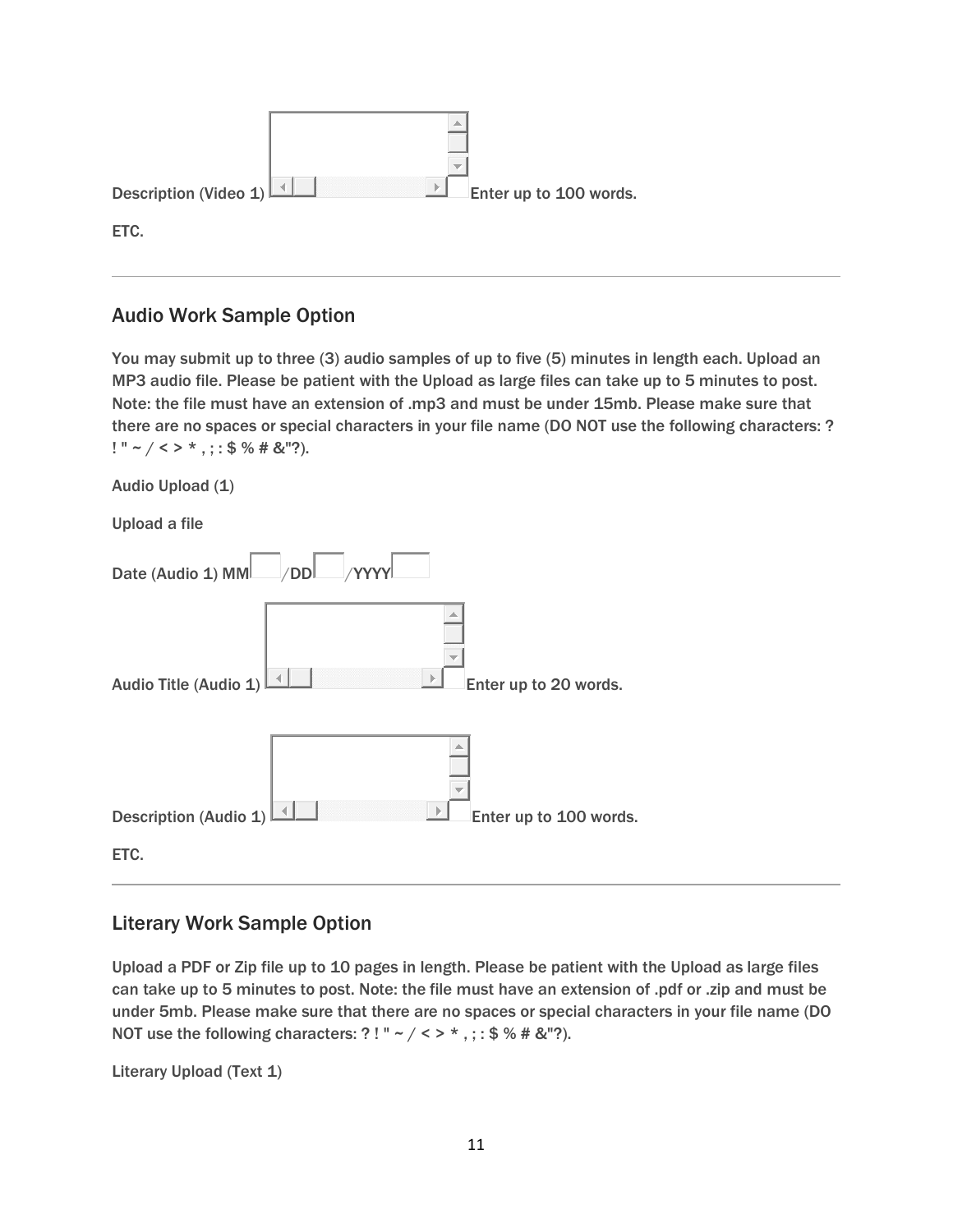Upload a file

| Date (Text 1) MM /DD /YYYY |   |                        |  |
|----------------------------|---|------------------------|--|
|                            |   |                        |  |
| Description (Text $1$ )    | Þ | Enter up to 100 words. |  |
| ETC.                       |   |                        |  |

### Images Work Sample Option

Images File (Image 1)

All images must be saved in JPEG format at 72 dpi. Make the longest side of your image no more than 1920 pixels. Please make sure that there aren't any spaces or special characters in your filename. DO NOT use the following characters: ?! " ~ / < > \*, ; : \$ % # & "?

Complete the following information for each image you add to your application. You can submit up to 10 files. Be patient in between uploads, as they may take time to load. Add your Images in the order you want them to appear in your application.

| Upload a file                                                          |
|------------------------------------------------------------------------|
| Medium (if applicable)<br>Titlel<br>Artist <sup>l</sup>                |
| $\mathsf{L}$ <sub>DD</sub> $\mathsf{L}$<br>Date (if applicable) MML___ |
| Dimensions (if applicable) (Width" x Height")                          |
|                                                                        |
| Description (Image 1)<br>Enter up to 100 words.                        |
| ETC.                                                                   |

## **Additional Attachments**

Attachment A: Resume Upload a file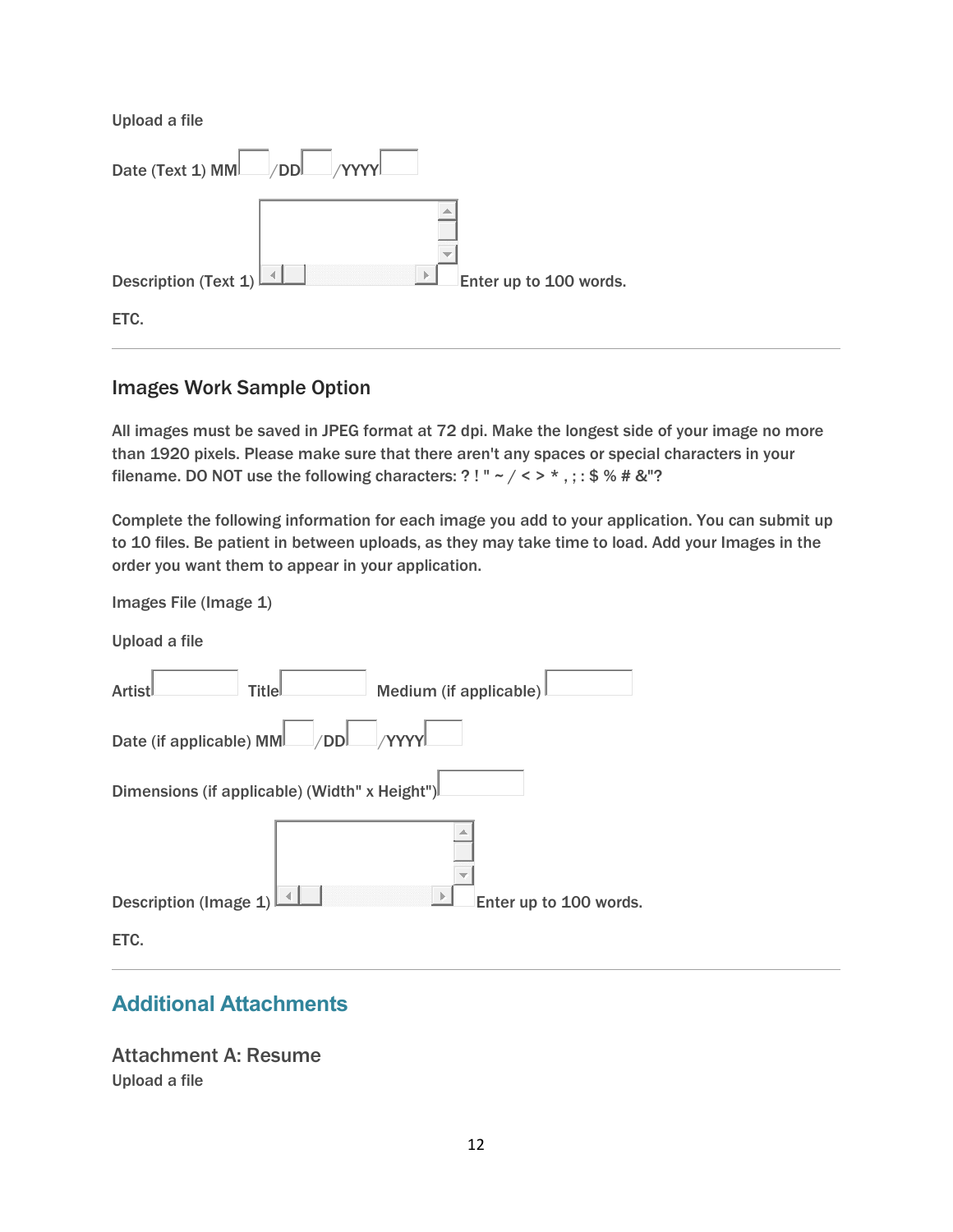Upload a resume/CV not to exceed three pages. Click Choose File button above to upload your resume (Word document, PDF or zip). Note: The file must have an extension of .pdf or .doc or .zip, and must be under 350kb. Please do not use spaces or the following characters in your file name: ?! "  $/$  < > \*, ; : \$ % # &

### Attachment B: References

#### Upload a file

Upload a document with a list of up to three work references for whom you have performed similar or relevant work - include: client name, position, organzation, email, phone number, and a brief description of work done (e.g., consulting or commission) or working relationship (if an employee). Click Choose File button above to upload your file (Word document or PDF). Note: The file must have an extension of .pdf or .doc, and must be under 500kb. Please do not use spaces or the following characters in your file name: ?! " / < > \*, :: \$ % # &

Contact **support@dobt.co** if you have any technical questions about this online application form.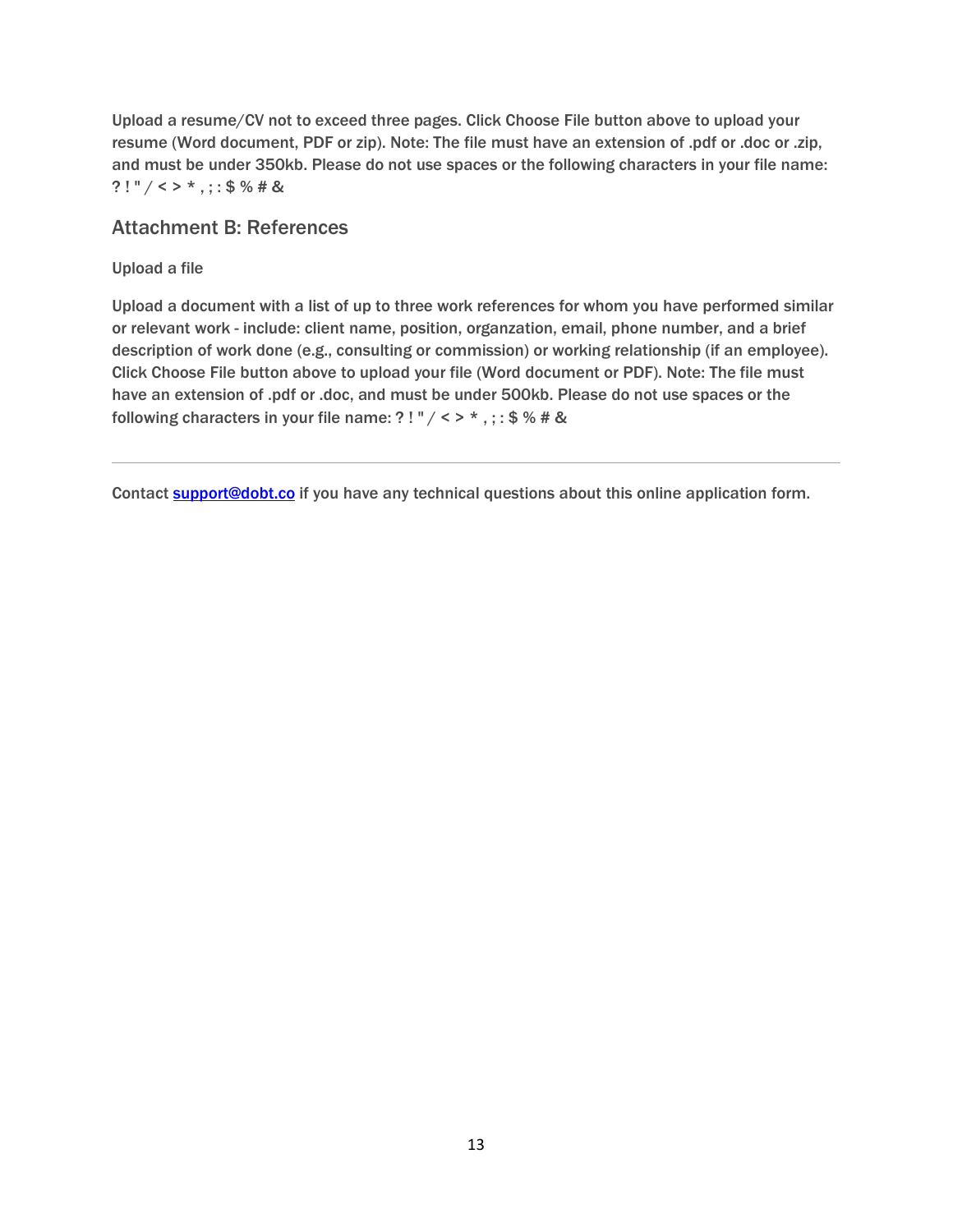## **CASE STATEMENTS**

#### **ASSISTHUB, OFFICE OF THE MAYOR**

**MISSION:** To advance educational equity and transform systems so they work better for our students, families, and educators, by leveraging our unique position in the Mayor's Office to transform systems that have traditionally underserved certain populations to advance educational equity across Oakland.

**PROJECT DESCRIPTION**: We created AssistHub to ensure that everyone can easily discover and obtain the public benefits available to them. AssistHub is a technology product that unlocks economic opportunity by making it easier for families to find and claim public assistance online.

The pandemic has shown that in moments of crisis, public benefits like the child tax credit and SNAP (Supplemental Nutrition Assistance Program, formerly known as food stamps) can be a lifeline for people in need. However, several challenges—including the stigma of accessing benefits and systemic barriers for poor and Black, Indigenous and People of Color (BIPOC) communities—can make it difficult to access the support they need. As a result, an estimated \$60 billion in public assistance benefits goes unclaimed every year. AssistHub is determined to change this through a three-pronged approach: 1) raising awareness of resources, 2) clarifying confusing processes, and 3) overcoming stigmas and prior negative experiences. We welcome the opportunity to work with a cultural strategist to conduct research (e.g., examine how organizations like UpTogether, Upsolve.org and ImmigrationHelp.org communicate similar concepts), develop messages or storytelling campaigns that will be empowering to individuals and families, and/or create approaches that will make our tools more inviting and accessible to under-served communities.

**ISSUE/OPPORTUNITY**: Individuals can feel ashamed or judged for accessing public benefits. Some feel distrustful of sharing sensitive information with the government. Others still don't know what resources are available to them or how to access them. We know that reducing these barriers can lead to more people getting the resources they need—for example, through a platform like AssistHub. What might be the best strategies to break down these barriers—whether they are ones in the minds or capacities of community members or those of us in City government? How can these stakeholders work together to eliminate access barriers? What modes or messages would help individuals feel empowered by their decisions to access benefits? How can digital mediums like social media, newsletters, and the website be used more effectively?

**DESIRED SKILLS/QUALIFICATIONS**: Ideally a cultural strategist will have:

- knowledge and fluency in racial equity and social justice approaches
- experience working with communities historically underserved by the public sector
- skills in crafting resonant stories, messages, images, etc. for these communities
- interest in/understanding of public service and some of the pros and cons of public sector work

**TIMEFRAME:** The AssistHub site launched in March 2020 and has delivered personalized checklists to over 23,000 Californians across the state. There is an urgent need to connect Oaklanders to needed services. We hope to find a cultural strategist as soon as possible and work through 2022.

To learn more about AssistHub, visit:<https://www.assisthub.org/> and by

- − watching [our 1-minute commercial](https://www.youtube.com/watch?v=-1eOMdFwr-k)
- − listening to [our 3-minute call to action;](https://youtu.be/tdemtNvhsvg) and
- − listening to [this 30-minute podcast](https://www.goodgoodgood.co/podcast/meet-the-app-that-helps-people-find-public-benefits?utm_campaign=WGIT&utm_medium=email&_hsmi=175745103&_hsenc=p2ANqtz-97TGu5OtO4WS6dh0qytJvNzteH7m2J-KmA397Nyn90hNNSvD8ITWHssMt3tL7kbNTteXmpRkZIJdwfMwyrScrun0MCjQ&utm_content=175743715&utm_source=hs_email) episode covering AssistHub.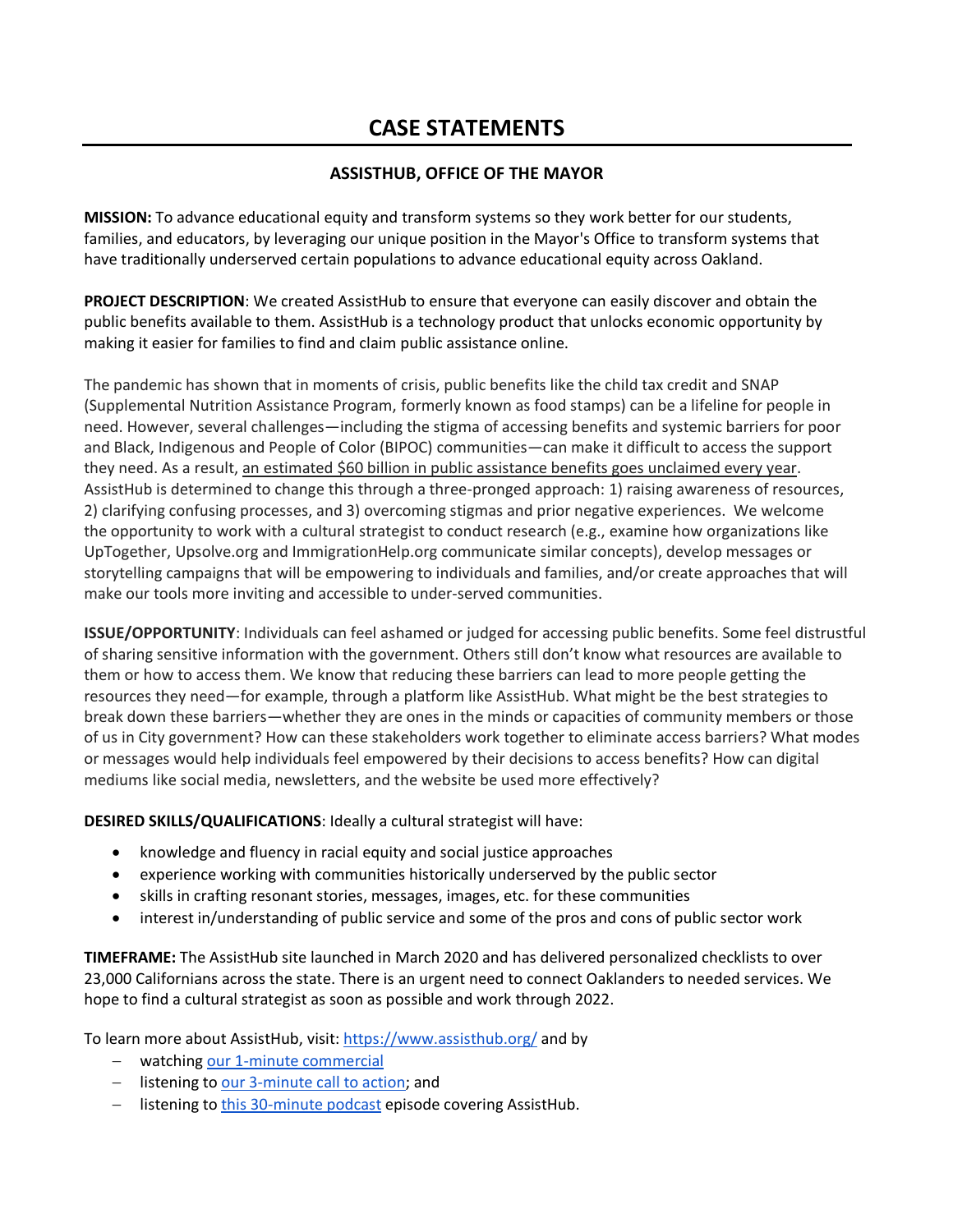#### **COMMUNITY HOMELESS SERVICES, HUMAN SERVICES DEPARTMENT**

**MISSION STATEMENT:** The Human Services Department (HSD) promotes the health, education and well-being of Oakland families and adults by providing free programs and building strong communities through grassroots leadership and civic engagement. We collaborate with a diverse group of local organizations to eliminate racial disparities and to address the emerging needs of the community.

**PROJECT DESCRIPTION:** Serving and supporting our unhoused neighbors is a key area of work for HSD. Unhoused Oaklanders come from a variety of backgrounds and circumstances, but over 70% of the unhoused households are Black, and seniors are the most rapidly growing segment of the homeless population. All too often the trauma of being unhoused is compounded by community ignorance that can dismiss, judge, or simply ignore those living on the streets.

The goal of this project is to support resilience and promote healing for unhoused families and individuals who are experiencing the trauma of living without a permanent home. Each household has its own unique story and history. We know that being able to tell these stories and have them understood can be a basis for healing and helping families build resilience. We seek to work with a cultural strategist who can work with unsheltered households—with a focus on families and/or seniors—in some of our programs and to help us design cultural programming that can promote healing and resilience in conjunction with program services. We are open to programming in a variety of mediums, for example, visual art, music, writing, film, heritage practices such as foodways, etc. HSD is seeking a Cultural Strategist who can help inform, guide, and pilot the program design for this project. (The [100 Families Project](http://www.acgov.org/arts/pdfs/ACAC_100_Families_Info_Sheet.pdf) and the inspiration behind [the Lullaby Project](https://www.carnegiehall.org/Education/Programs/Lullaby-Project) sparked the idea for this CSIG project.)

**ISSUE/OPPORTUNITY:** The Human Services Department serves communities that face a variety of challenges every day. The global pandemic has added additional stress and trauma for the more vulnerable members of our community—for example, ones who have lost family members or jobs, are recent immigrants, or are undocumented. We seek a Cultural Strategist who can help us incorporate relevant cultural practices into our work in order to deepen the support provided to the households we serve and help to lift up the internal strengths that keep them going.

#### **DESIRED SKILLS AND QUALIFICATIONS:**

- Be knowledgeable and empathic to homelessness and challenges of low income communities
- Have culturally affirmative arts and/or facilitation practices
- Knowledge of racial equity and trauma-informed systems work
- Have expertise in storytelling and communication/engagement strategies
- Demonstrate patience, encouragement, and support to guide discussion and reflection

**TIMEFRAME:** The initial project will start at the beginning of 2022 and work will run through the end of the year.

For more information about HSD's Community Homeless Services, visit: <https://www.oaklandca.gov/topics/community-housing-services>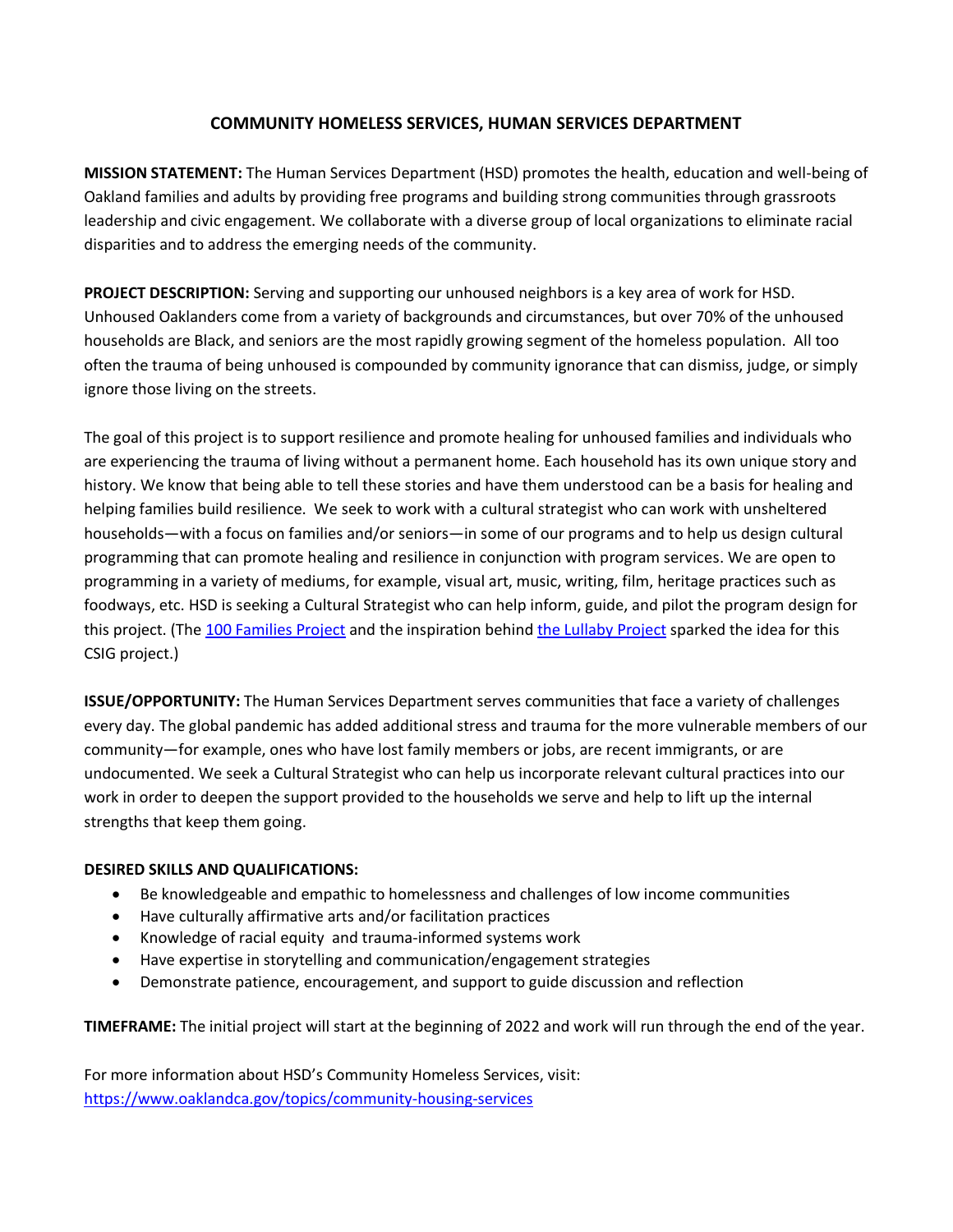#### **DEPARTMENT OF VIOLENCE PREVENTION**

**MISSION:** The Department of Violence Prevention (DVP) was created by City Council legislation in 2017 with a mandate to use a public health, community-driven approach to achieve significant reductions in the following five areas: gun violence; intimate partner violence; commercial sex trafficking; trauma associated with cold cases; and community-level trauma.

**PROJECT DESCRIPTION:** *Putting out Fires and Fireproofing*: The DVP has the responsibility of "putting out fires" by reducing the number of homicides and other violent acts in Oakland. This is done using intervention activities that interrupt the violence being committed by the small percentage of the population in DVP's priority geographic areas. Simultaneously, DVP has the responsibility for "fireproofing" by using prevention activities that build community cohesion and a sense of belonging as a protective factor against violence. The cultural strategist will be a key collaborator in the development of preventive activities in Community Healing and Town Nights programs.

Oakland is one of the most diverse places in the world with rich cultural practices and traditions. Town Nights creates a multi-generational space to explore and share such practices with the neighborhood residents where they take place. DVP will engage a cultural strategist as a thought partner and collaborator in the development and implementation of culturally-competent art forms including but not limited to drumming, singing, and dancing as a vehicle to promote community cohesion, belonging, and connections to ancestral traditions.

**ISSUE/OPPORTUNITY:** *The Public Health Lens:* The DVP views violence as a communicable disease that disproportionally infects individuals and families living in communities with underlying conditions that include, but are not limited to: historical structural racism; chronic economic disparities; absence of quality health care; scarce educational opportunities; and early and pervasive contact with the criminal justice system, including police. However, domestic and international communities with high levels of vulnerabilities confirm that the violence in those communities is committed by a small percentage of the population. This is the case in cities like Oakland, Los Angeles, Chicago, and Baltimore as well as in municipalities of Honduras, Guatemala, and El Salvador.

#### **DESIRED SKILLS AND QUALIFICATIONS:**

Desired Qualifications:

- Able to work effectively in multicultural Black and Brown communities
- Proven ability to develop and implement cultural strategies as a vehicle for social change
- Proven ability to work as part of a multi-disciplinary team that includes artists and policy makers
- Proven ability to communicate effectively

Highly Desired Qualifications (any one of the three):

- Expertise in culturally-specific traditional drumming styles
- Expertise in culturally-specific traditional dancing styles
- Expertise in culturally-specific traditional singing styles
- Expertise in culturally-specific art forms other than drumming, singing, and dancing.

**TIMEFRAME:** The work with the cultural strategist will run during FY 2022-2023 (perhaps sooner) and possibly into 2023-2024.

**For more information about the DVP's strategic plan and funded activities, visit:** <https://www.oaklandca.gov/departments/violence-prevention>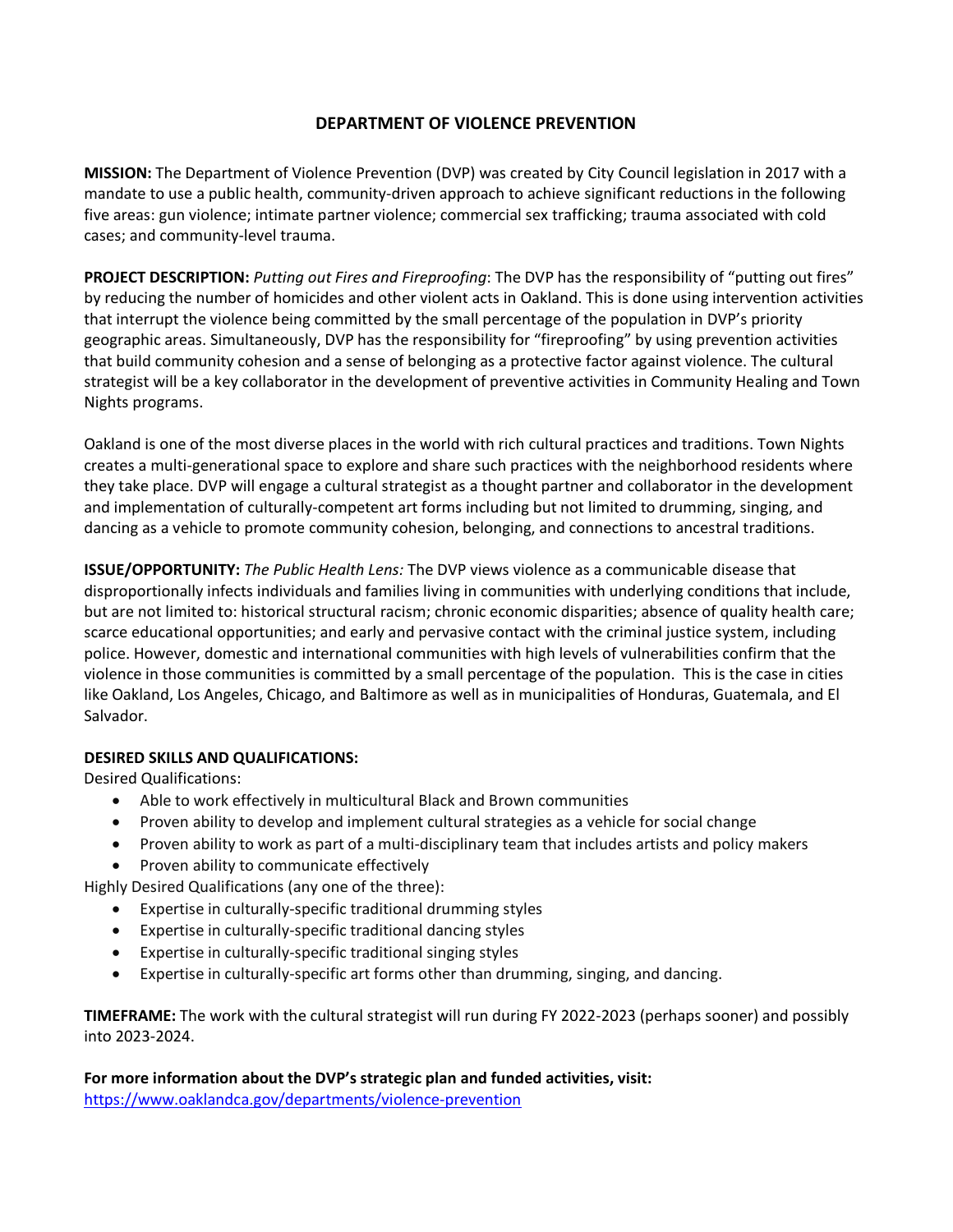#### **ENVIRONMENTAL SERVICES DIVISION, OAKLAND PUBLIC WORKS**

**MISSION:** The mission of Oakland Public Works is to maintain, improve, and preserve Oakland's infrastructure and environment for the residents, businesses, visitors, and future generations of every neighborhood in our diverse city. Within OPW, the Environmental Services Division (ESD) leads Oakland's efforts on climate, sustainability, energy, environmental remediation and stewardship, and zero waste.

**PROJECT DESCRIPTION:** The cultural strategist will support one or both of two critical efforts at the crossroads of climate, resilience, and environmental justice: **building electrification** and **waste sorting/reducing single-use plastics**. Oakland'[s 2030 Equitable Climate Action Plan](https://cao-94612.s3.amazonaws.com/documents/Oakland-ECAP-07-24.pdf) (ECAP) and the companion [Racial Equity Impact](https://cao-94612.s3.amazonaws.com/documents/FINAL_Complete_EF-Racial-Equity-Impact-Assessment_7.3.2020_v2.pdf)  [Assessment](https://cao-94612.s3.amazonaws.com/documents/FINAL_Complete_EF-Racial-Equity-Impact-Assessment_7.3.2020_v2.pdf) (REIA) identify specific frontline communities for these and other climate equity initiatives. Frontline communities are geographies or demographics that face intersecting vulnerabilities to the impacts of climate change, new policies, and shifting economies. They are disproportionately Black, Latinx, Indigenous, immigrant and refugee, disabled, housing-insecure, and/or facing other barriers. With existing climate equity work as a starting point—including the ECAP, REIA, and 2018 [Equity Indicators Report—](https://cao-94612.s3.amazonaws.com/documents/2018-Equity-Indicators-Full-Report.pdf)the cultural strategist will:

- Provide guidance about cultural norms and touchpoints that should anchor outreach in frontline and harder-to-reach communities, including BIPOC, immigrants, and linguistically-isolated communities;
- Identify key messages, framing, and effective communication strategies for each target community, attending to key concerns, barriers, cultural needs, ways of understanding, and optimal platforms;
- Create template messages, engaging information campaigns, and other innovative outreach approaches for the initiative(s) in two or more frontline communities.

**ISSUE/OPPORTUNITY:** ESD's initiatives and Oakland's ECAP stand at the intersection of culture, technology, and economy. While we work to attack the causes and ameliorate the impacts of the climate crisis through a justice lens, we do so within the constraints of public awareness and behavior, product affordability, and competing needs. Our staff understand the intersectional nature of the work; however, generating key messages and behavior change campaigns that resonate with frontline communities remains a monumental challenge.

The two initiatives with the greatest need for culturally-sensitive messaging are:

- 1. **Building Electrification:** Efficient, all-electric buildings, powered by a clean electric grid, reduce emissions and are a top ECAP priority. Using natural gas in buildings increases likelihood of asthma and other diseases, and increases risk of fire and explosions. Oakland is pursuing a methodical transition away from gas for all existing buildings in Oakland by 2040, with "guardrails" to ensure that families and small businesses avoid cost increases, displacement, or insurmountable disruptions. The work will involve replacing gas appliances with efficient electric alternatives in all homes and buildings, upgrading electrical systems, increasing efficiency, and installing solar and energy storage.
- 2. **Waste Reduction and Appropriate Sorting:** A new statewide law mandates correct sorting of solid waste and requires local government to impose fines on residents and businesses for incorrect sorting. The goal is to eliminate disposal of organic waste in the landfill to reduce acute climate pollutants. All Oaklanders need to be motivated to shift behavior toward correct waste sorting and reduction of single-use plastics.

**DESIRED SKILLS AND QUALIFICATIONS:** The ideal CSIG will have some awareness of and passion for sustainability, climate change, and/or zero waste principles. They will have experience designing effective campaigns for awareness of complex topics and/or behavior change. They will have at least some knowledge of two or more of the most disproportionately impacted communities in Oakland (Black, Latinx, Immigrant/Refugee, extremely low income, etc.).

**ESTIMATED TIME FRAME:** The efforts described have launched, community outreach is ongoing, and locallytargeted outreach needs to ramp up quickly. This position can start ASAP, and last for a year or more.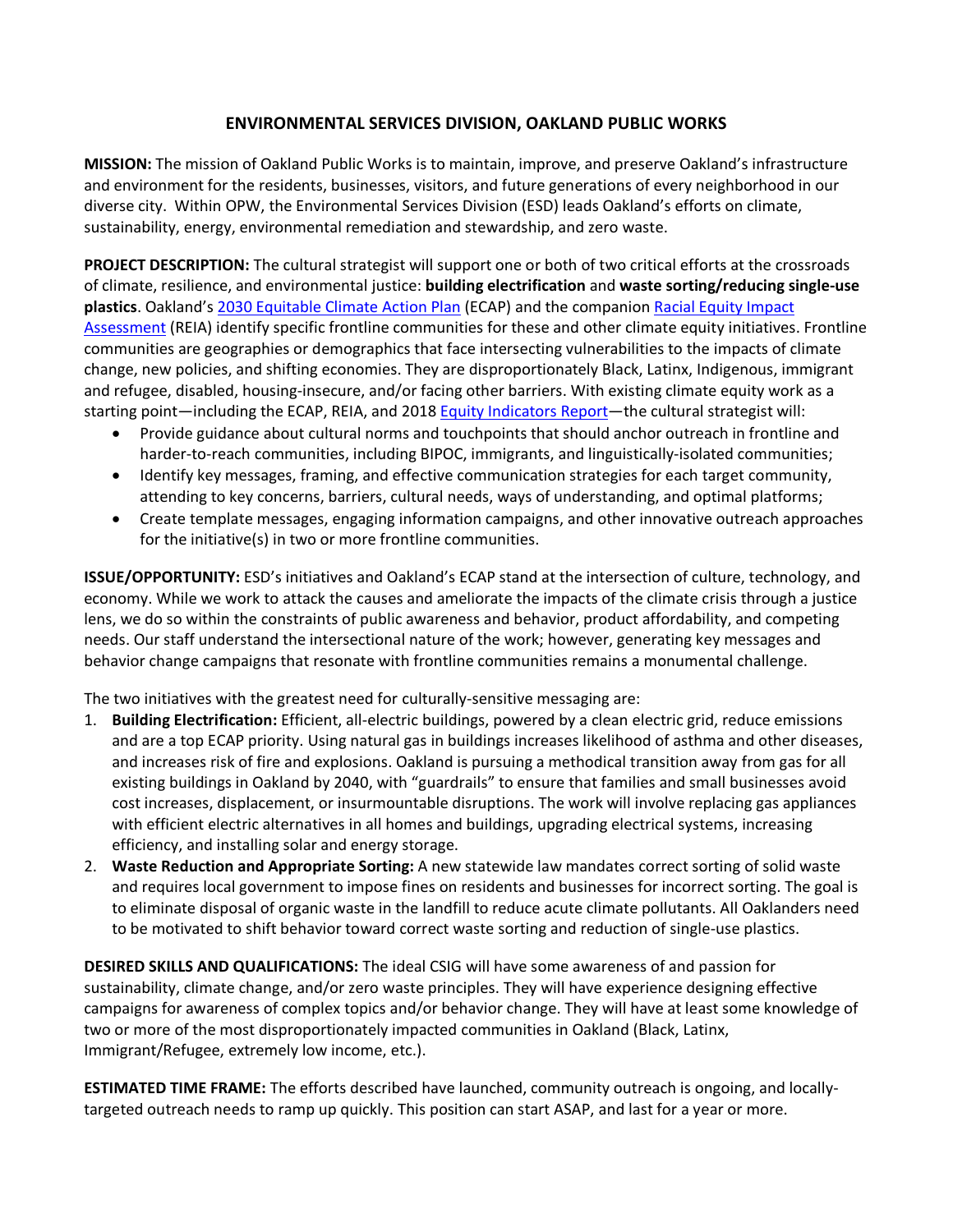#### **OFFICE OF THE PRESIDENT OF CITY COUNCIL**

**MISSION**: Oakland's Office of the President of City Council leads administrative functions of the City Council, including chairing Council meetings, appointing chairs and members to committees, overseeing the Council's role in city budgeting, and serving as the Council's primary liaison with the City Administration.

**PROJECT DESCRIPTION:** With the passing of the city's historic budget of FY 2021-23, Oakland City Council committed to working for clean, healthy, and sustainable neighborhoods. Part of that work is to ensure that outdoor public spaces citywide can enhance the social, cultural, and economic well-being of all who live, work, and play in Oakland. In the midst of the COVID-19 pandemic, which has caused disconnection and challenges for civic programming, it is more critical than ever that city agencies make permitting processes for the creative arts & events community more accessible to support joyous and responsible activation of our outdoor public spaces. Learning from successful cultural events such as the Malcolm X Jazz Festival, Life is Living, Art & Soul, Oakland Black Cowboy Parade, First Fridays, and more, we have an opportunity to expand and support entrepreneurial activities currently taking place at Lake Merritt by identifying improvements needed to the city's existing permitting and outreach/compliance processes. This should include a more comprehensive understanding of how the city is supporting ongoing outdoor public programming with city-supported outreach and promotion, what barriers to entry exist for BIPOC and low-income event organizers, and what specific locations (e.g. public streets, plazas) and event organizers could be engaged to create new or ongoing events and markets in Oakland.

The City Council President seeks a Cultural Strategist to explore opportunities in partnership with event organizers, culture-keepers, entrepreneurs, and residents to: 1) support event organizers in Oakland to navigate current permitting pathways, 2) lower existing barriers to permitted events, and 3) develop a program for ongoing events in public spaces with outreach and promotions (building off of programming that currently exist in our city).

**ISSUE/OPPORTUNITY:** During the pandemic, Lake Merritt has seen an uptick in activities, as entrepreneurs and event organizers utilize the space as a vital resource and central outdoor space to rebuild community, connection, and economic stability. Meanwhile, the Lake has also experienced overcrowding, presenting challenges to public health and safety. Seeing the need for cultural events, public spaces that can be equitably utilized by BIPOC entrepreneurs, and expansion of outdoor programming citywide, we also see the opportunity to build more equity and inclusion in the use of our civic commons, while integrating diverse historical and cultural knowledge and skill sets.

**DESIRED SKILLS AND QUALIFICATIONS:** The Cultural Strategist should: have familiarity with public sector/government operations and Oakland's arts & culture landscape; have or be able to develop strong connections with neighborhood and community leaders and organizations; have skills in creative problemsolving that can be articulated and shared with others; have a demonstrated commitment to cultural and racial equity and sensitivity to power dynamics.

**TIMEFRAME:** This project will begin as soon as possible and likely last 12 months.